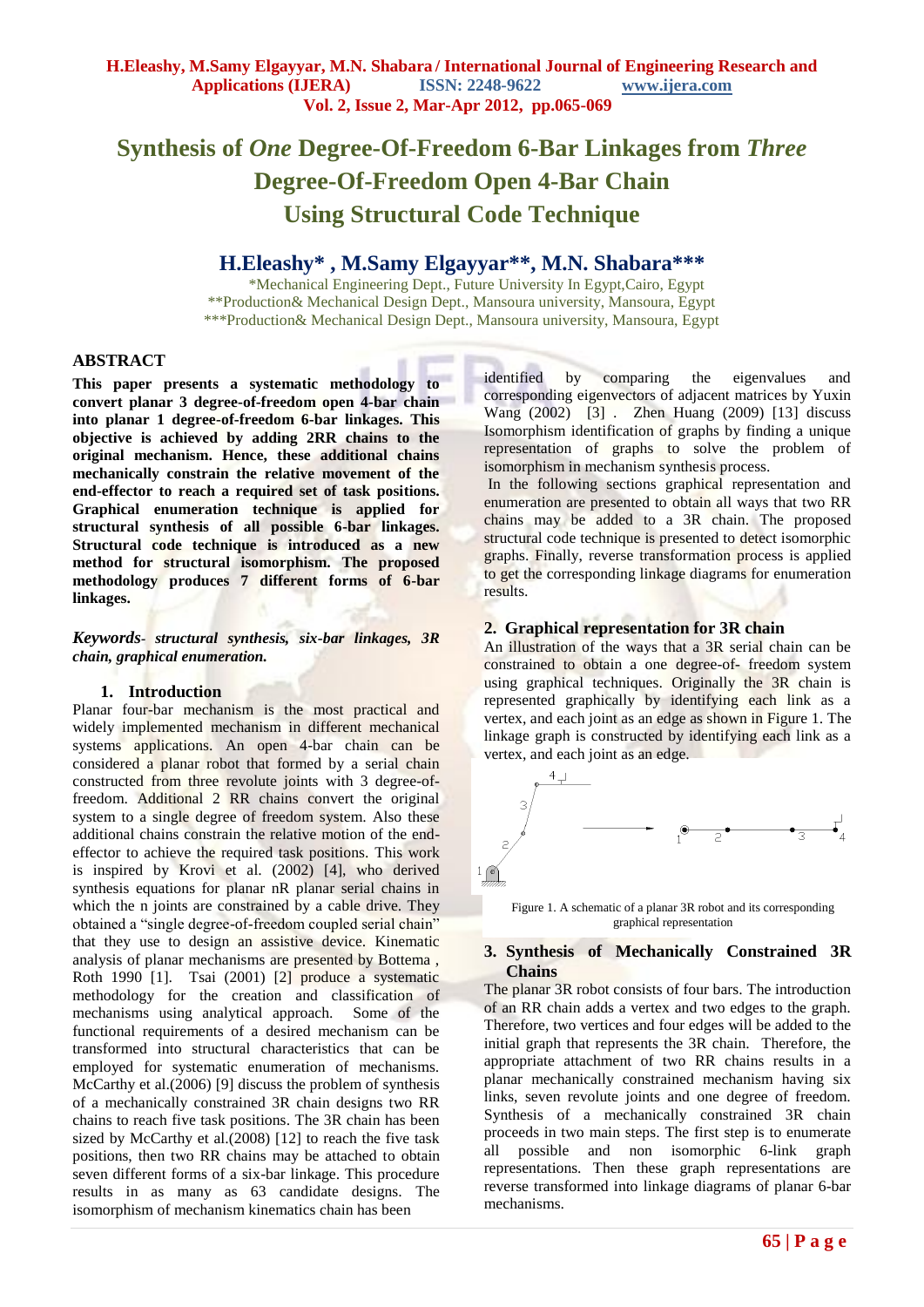#### **4. Graphical Enumeration for 6-bar linkages**

The two additional links may be dependent in their connection if there is a revolute connection will connect them. They may be independent if there is no revolute joint will connect them as shown in Figure 2.



#### **4.1. Enumeration of independent link connection**

We can summarize enumeration procedures in the following steps:

*Step 1*. The two additional links, 5 and 6, are represented.

*Step 2.* Each additional link can be connected to the original four links by 4 revolute joints in such a way that both of them should be connected to only one original link by one revolute joint. In other words each additional link should have at least one revolute joint, this will enumerate 16 available candidates shown in Figure 3.





- *Step 3.* Initial structural code is deduced for each candidate. This code consists of primary and secondary codes. Primary code represents the additional link "5" and one original link that have a revolute joint with link "5". Secondary code represents the additional link "6" and one original link that have a revolute joint with link "6". Therefore, the second candidate, for example, will have a primary structural code of "51" and secondary code of "62". Each candidate is labeled by its initial structural code as shown in Figure 3.
- *Step 4.* Another two revolute joints are added for each candidate such that each additional link has one

revolute joint. This will produce 15 graphs for each candidate. Each of additional links 5,6 must has two revolute joints with the original links 1,2,3 and 4. This will exclude 6 rejected graphs in which one of the additional links has three revolute joints with the original links. This produces nine available constructions.

- *Step 5*. Therefore, there will be 144 available graphs from this enumeration process. Some of these results are shown in Figure 4**.**
- *Step 6.* Structural code should be extended to represent the second RR chain. The second graph has a primary code of "512" such that link 5 has revolute joints with links 1 and 2. The secondary code of the same graph is "613" such that link 6 has revolute joints with links 1 and 3. All enumerated graphs have their corresponding structural code as shown in Figure 4.



Figure 4. Some results of Enumeration of independent link connection for the first candidate "51-61"

*4.1.1 Detect open loop chains using structural code* Link 4 that represents the end effector should have at least 2 revolute joints with other links unless this mechanism is considered an open loop mechanism and will not be mechanically constrained. Structural code is applied to detect all open loop mechanisms such that if both primary and secondary structural codes of any graph don't contain link "4". These graphs are detected in Figure 4 and then should be excluded from enumeration process.

#### *4.1.2 Isomorphism using structural code*

Isomorphic graphs are detected using structural code technique. Two graphs are isomorphic if the first two digits of both primary and secondary codes are identical or reversed. For example, the third graph in Figure 4 has a structural code of "512-614" and the seventh graph has a structural code of "514-612". The first two digits of their structural codes, "12-14", are the same but reversed. Hence, the two graphs are said to be isomorphic. Each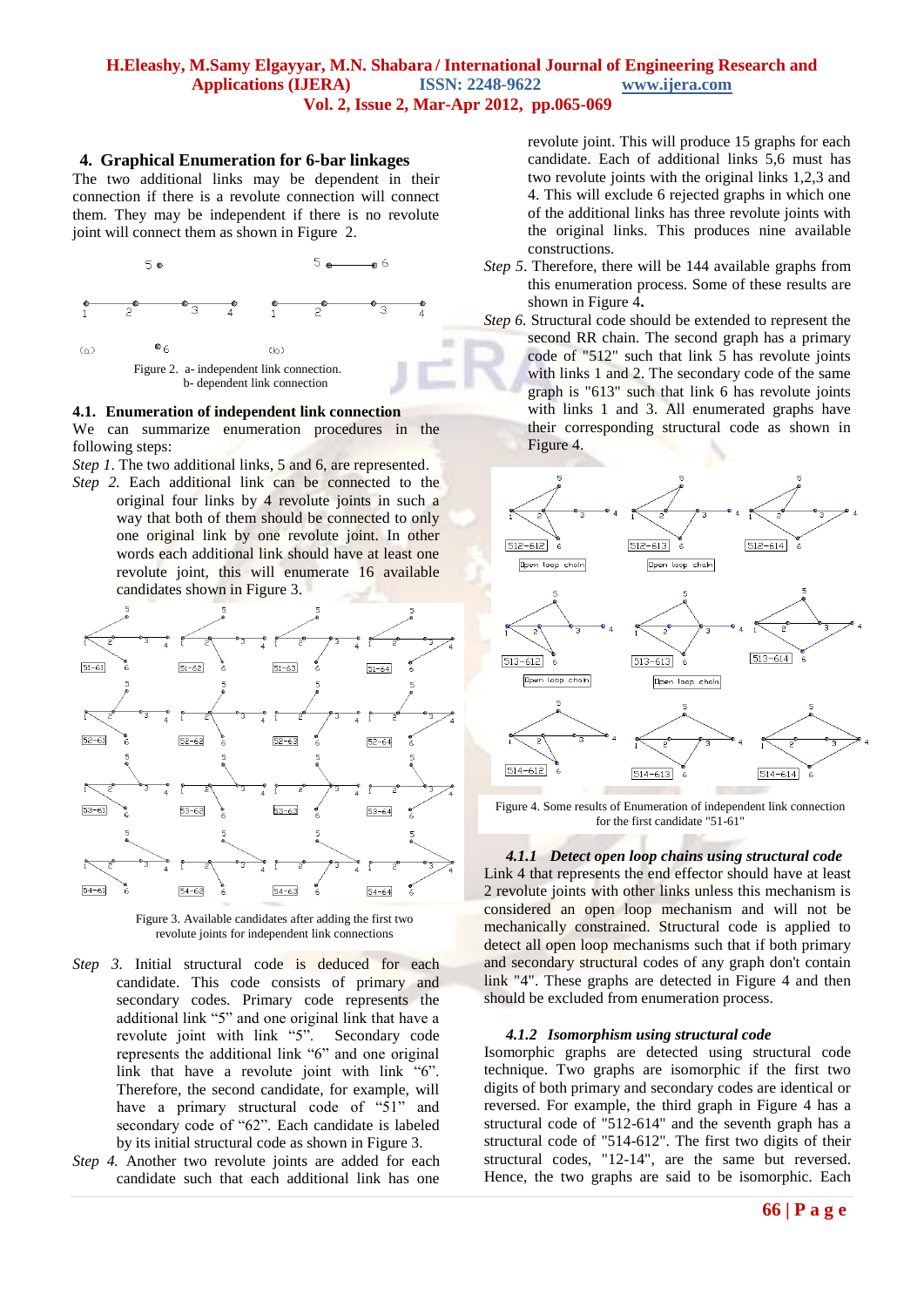group of isomorphic graphs will be represented only once by only one graph in the enumeration results. As a result, there will be 15 non-isomorphic graphs shown in Figure 5.



Figure 5. Non- isomorphic graphs for independent link connection

#### *4.1.3 Detect graphs with single ground link*

After adding the 2 RR chains, at least one of the two additional links 5 or 6 must has one revolute joint with the ground link unless this produces an open loop chain which cannot be mechanically constrained. Graphs with single ground link are detected using the proposed structural code. Any graph will have single ground link if its structural code does not contain link "1". These graphs are detected as shown in Figure. 5 and then eliminated from enumeration process. The final results of enumeration process are ten graphs, shown in Figure 6, having no single ground link, no isomorphic graphs and no open loop chains.

## *4.1.4 Reverse Transformation*

As referred before in graphical representation links are denoted as vertices and revolute joints are denoted as thin edges. Each graph from the ten final graphs will be transformed back to its original mechanism or its linkage graph representation. Number of common edges at the same vertex indicates the type of link connection. Figure 7 illustrates the first graph representation and its corresponding mechanism. For example vertex 2 has three thin edges with vertices 1, 4, 5. So that, link 2 must be ternary link with three revolute joints with links 1,4,5. Also vertex 5 has only two thin edges with vertices 1, 2.

So that link 5 must be binary link with two revolute joints with links 1,2.



Figure 6. Final enumeration results for independent link connection



Figure 7 Reverse transformation process

The same procedures are performed to have all results of enumeration process. Figure 8 shows the corresponding ten mechanisms or linkage diagrams resulting from transformation process.



results of independent link connections Figure 8. Corresponding linkage diagrams for final enumeration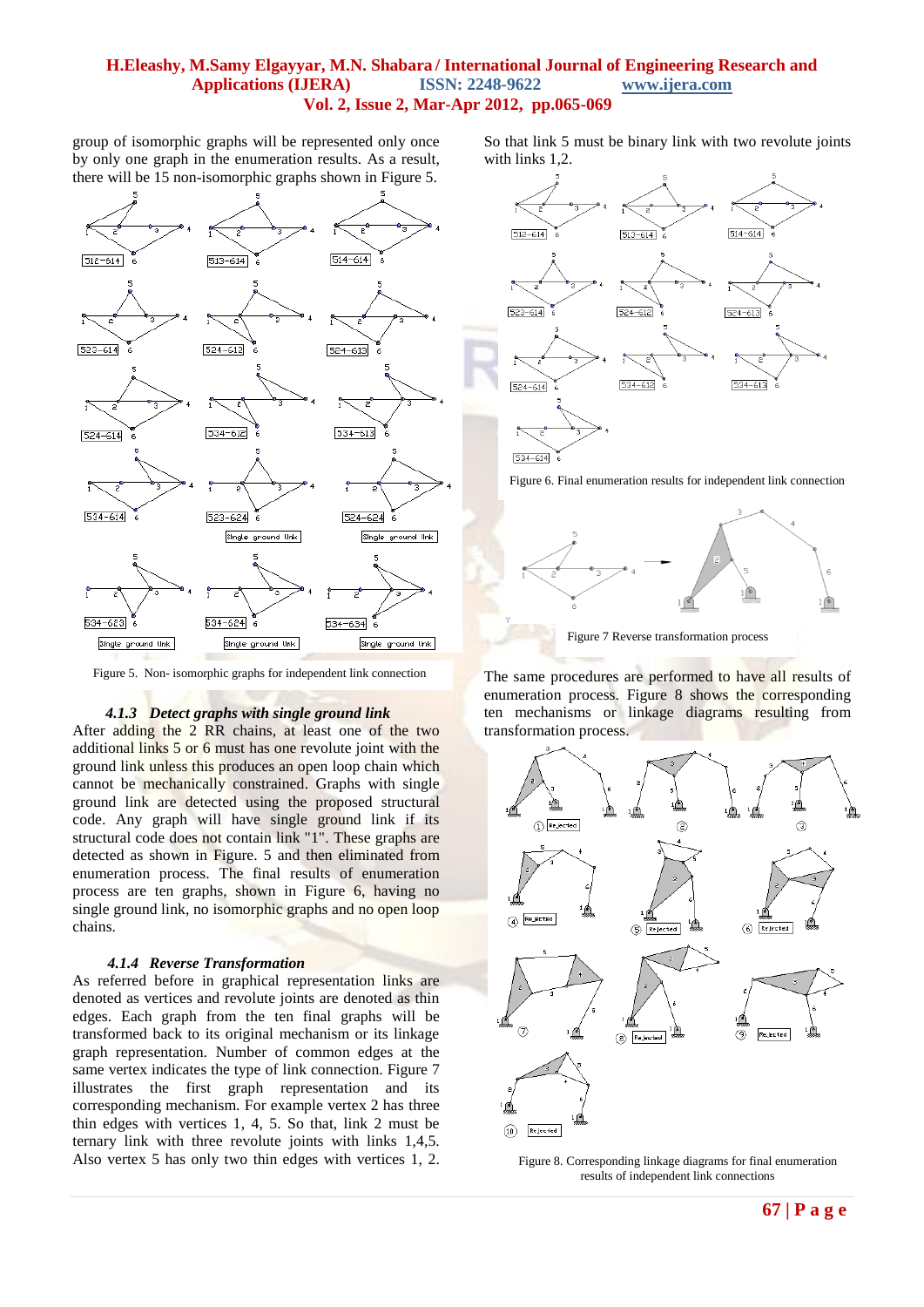To ensure relative movement of links for each mechanism, any locked chains should be detected and its corresponding mechanism will be rejected. Locked chains can be detected graphically if there are three revolute joints connecting three consecutive links. Applying these rules to the resulting ten mechanisms, seven mechanisms will be excluded and finally we have three available 6-bar mechanisms, Stephenson IIIa, Stephenson IIIb and Stephenson IIb. Figure 9 illustrates these results.



Figure. 9. Available 6-bar mechanisms for independent link connection

#### **4.2 Enumeration for dependent link connection**

We can summarize enumeration procedures in the following steps:

- *Step1*. The two additional links, 5 and 6, are represented with their revolute connection.
- Step2. Add the second revolute joint only by all 8 deferent ways as shown in Figure 10.



Figure 10. Available candidates after adding the first two revolute joints for dependent link connections

- *Step3*. The last two revolute joints are added to each structure such that they connect original links with the link which has no joints with original links. This will produce six available candidates for each structure.
- *Step4*. Therefore, there will be 48 available graphs from this enumeration process. Some of these results are shown in Figure 11**.**
- *Step5*. *Structural codes* are presented based on the connections of links 5 and 6 with original links. The first graph for example has a structural code of "51-612".



Figure 11. Some results of Enumeration of dependent link connection

*4.2.1 Detect open loop chains using structural code*  Using the proposed structural code*,* all open loop mechanisms are detected, as shown in Figure. 11, and then excluded from enumeration process.

#### *4.2.2 Detect graphs with single ground link using structural code*

All graphs with single ground link are detected using the proposed structural code technique as shown in Figure 11. These graphs are then eliminated from enumeration process.

## *4.2.3 Isomorphism using structural code*

Using the structural code technique, eight non isomorphic graphs can be detected as shown in Figure 12.



Figure 12. Final enumeration results for dependent link connection

#### *4.2.4 Reverse Transformation*

Each graph from the eight final graphs will be transformed back to its original schematic mechanism representation.